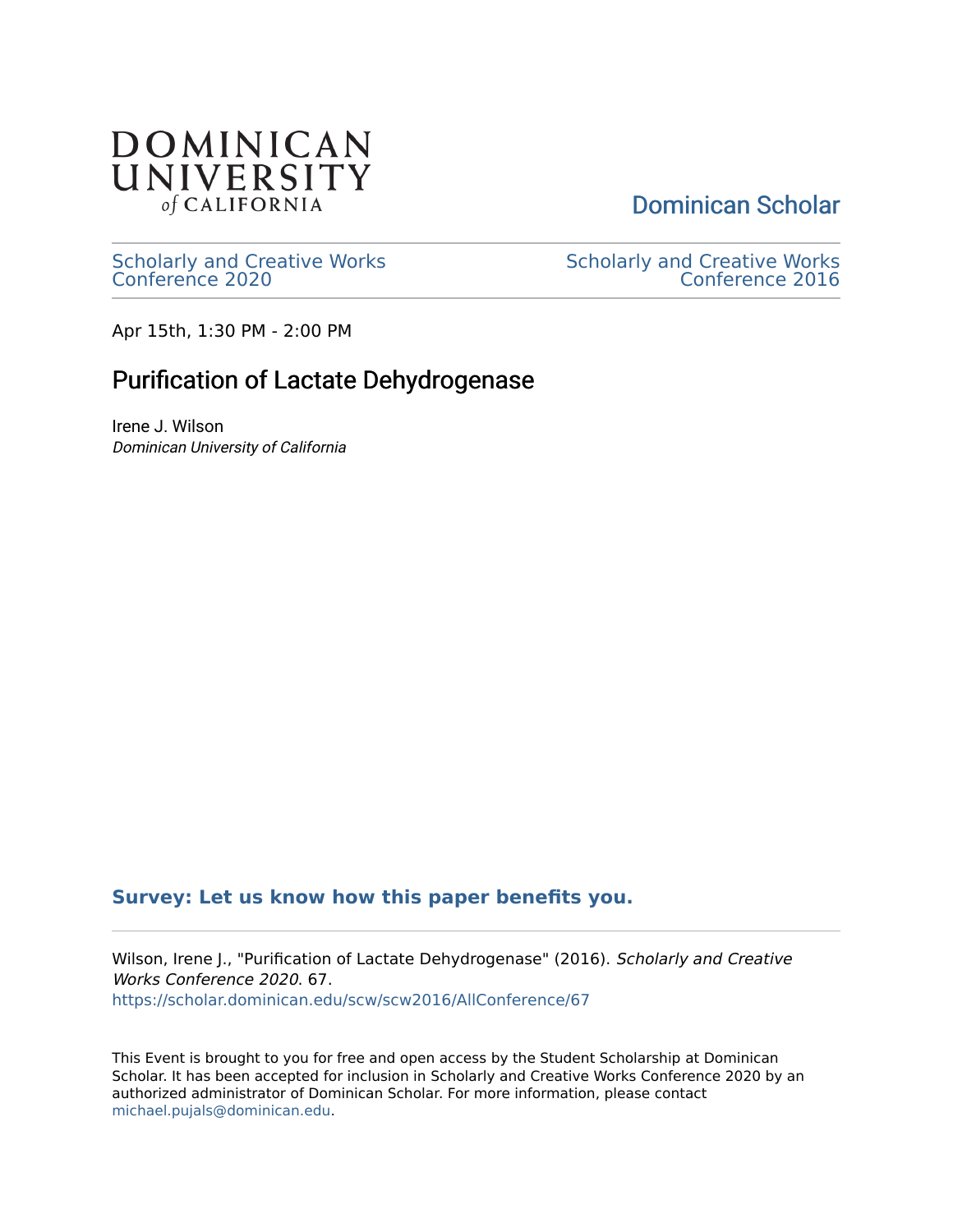# **Purification of Lactate Dehydrogenase**



#### Irene J. Wilson

Dominican Scholarly and Creative Works Conference Spring 2016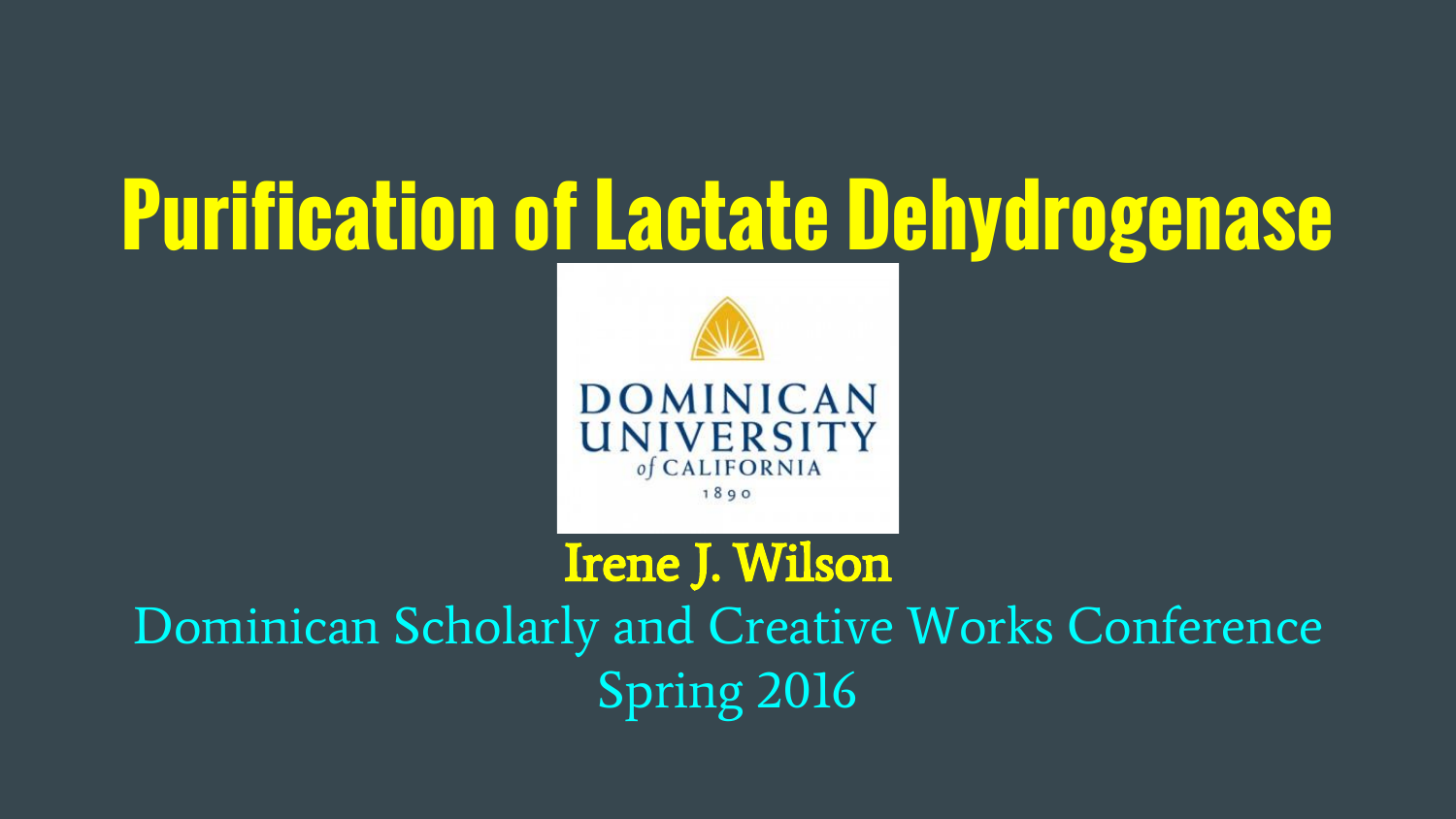### Table of Contents

- Introduction to Lactate Dehydrogenase
- Project Goal
- Methods and Data
	- Techniques used to purify LDH
	- Colorimetric Assay to quantify total protein yields
	- Techniques used to verify presence of LDH
- Conclusion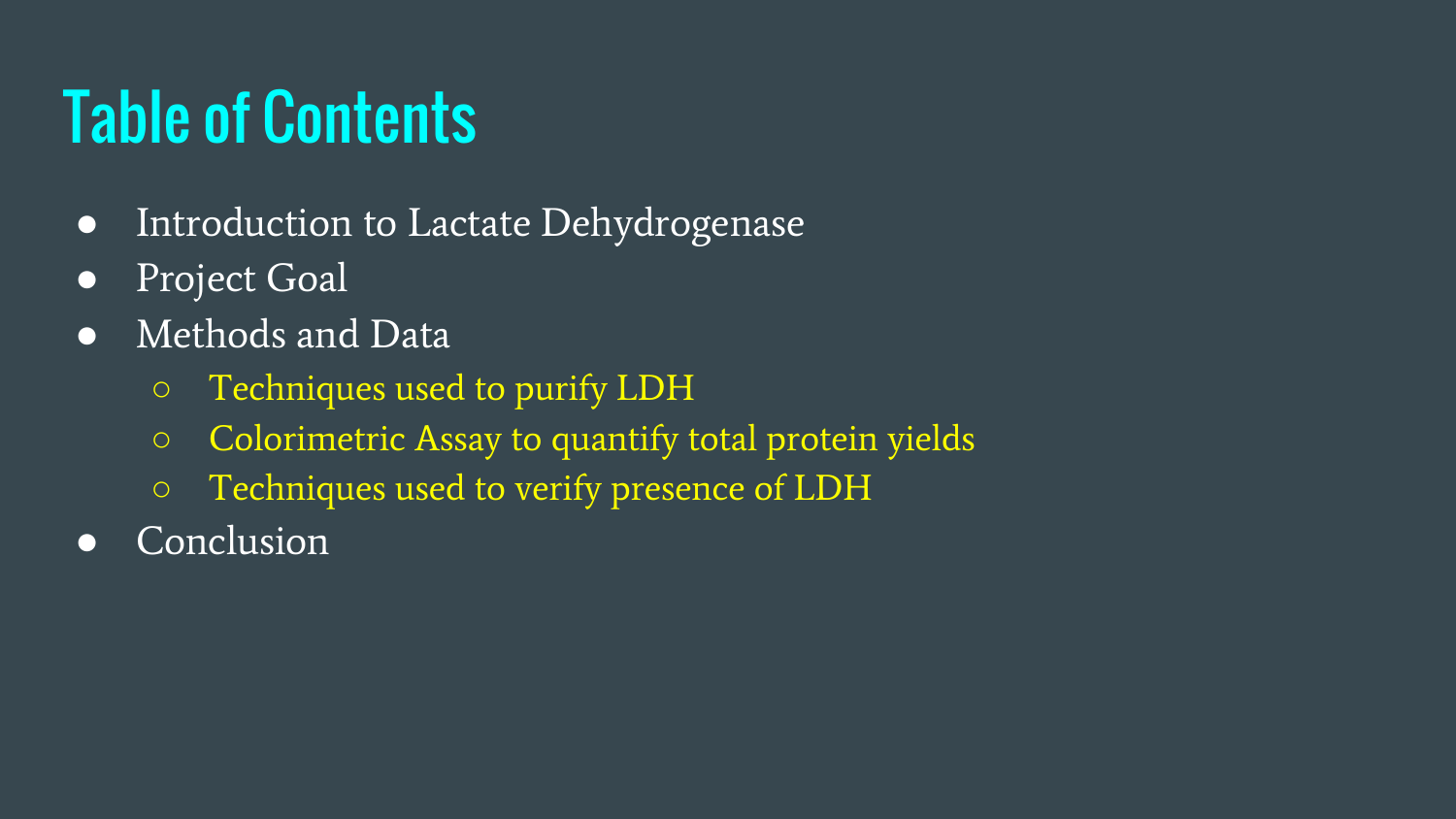### Introduction to Lactate Dehydrogenase (LDH)

- 3 genes provide instructions for building LDH (protein subunits of LDH):
	- $\circ$  lactate dehydrogenase A (LDHA) = M subunit
	- lactate dehydrogenase B (LDHB) = H subunit
	- lactate dehydrogenase C (LDHC)

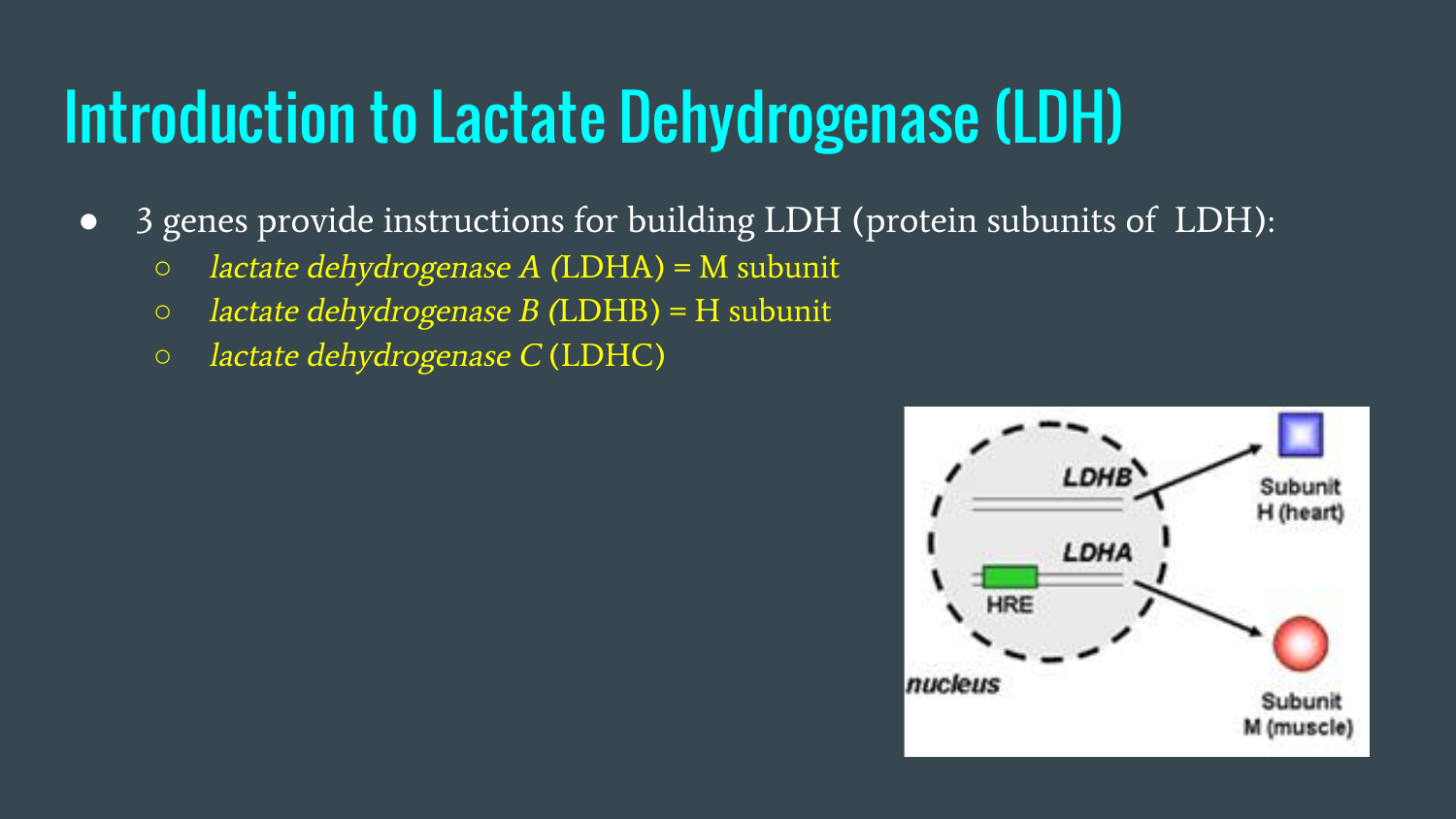## Introduction to Lactate Dehydrogenase (LDH)

- Tetramer- composed of a combination of four subunits
	- Molecular weight of tetramer is about 140 kDa
- Tetramer made of 2 subunit types: M and H
	- Molecular weight of each subunit is about 35 kDa
- Five possible isoforms exist:
	- $\circ$  LDH 1  $(H_4)$
	- $O$  LDH 2  $(H_2M)$
	- $\circ$  LDH 3  $(H_2M_2)$
	- $\circ$  LDH 4 (HM<sub>3</sub>)
	- $\circ$  LDH 5 (M<sub>4</sub>)



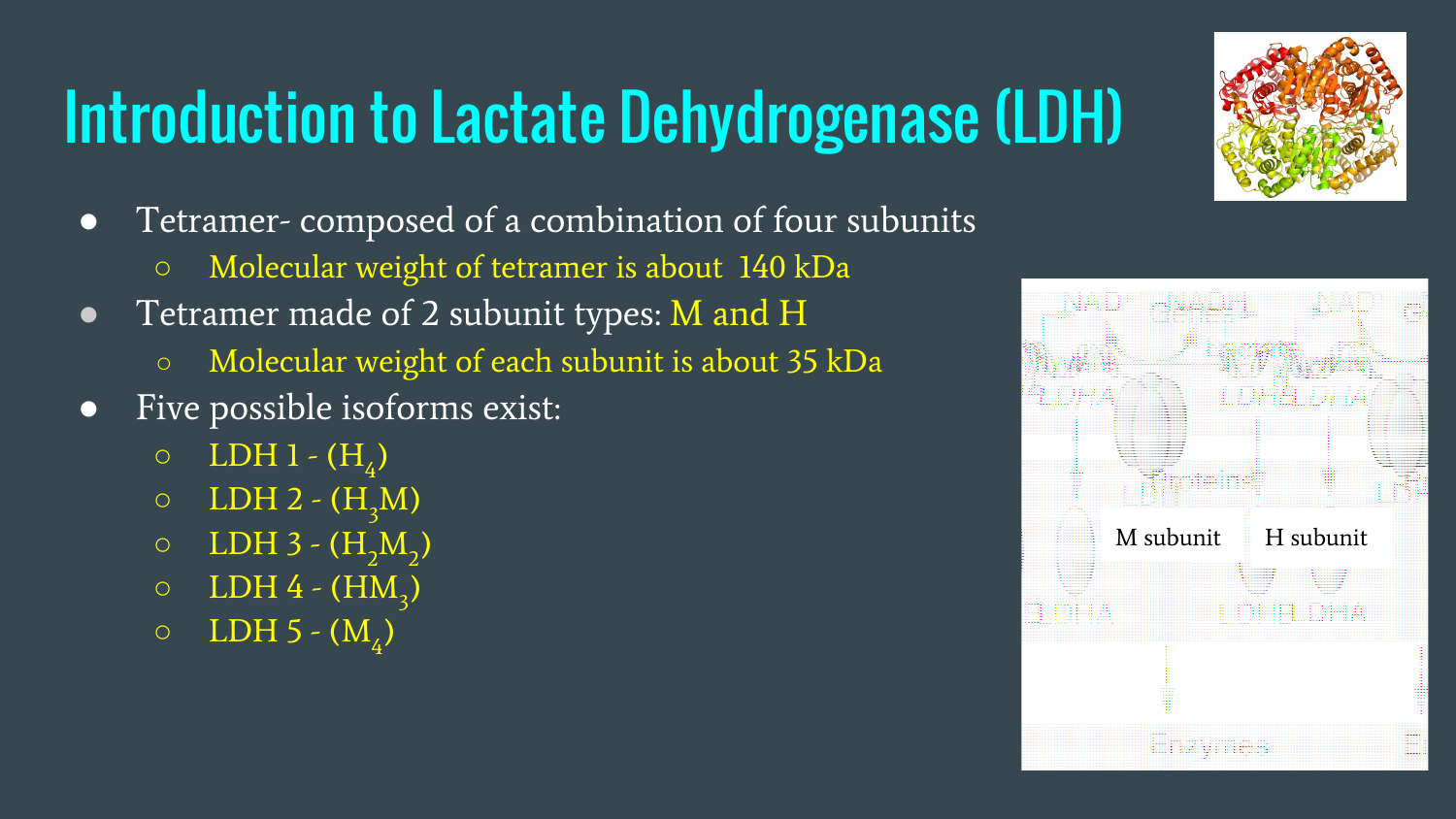### Introduction to Lactate Dehydrogenase (LDH)

- Enzyme found in the cytoplasm of almost all living cells
- All isoforms catalyzes this reversible reaction:

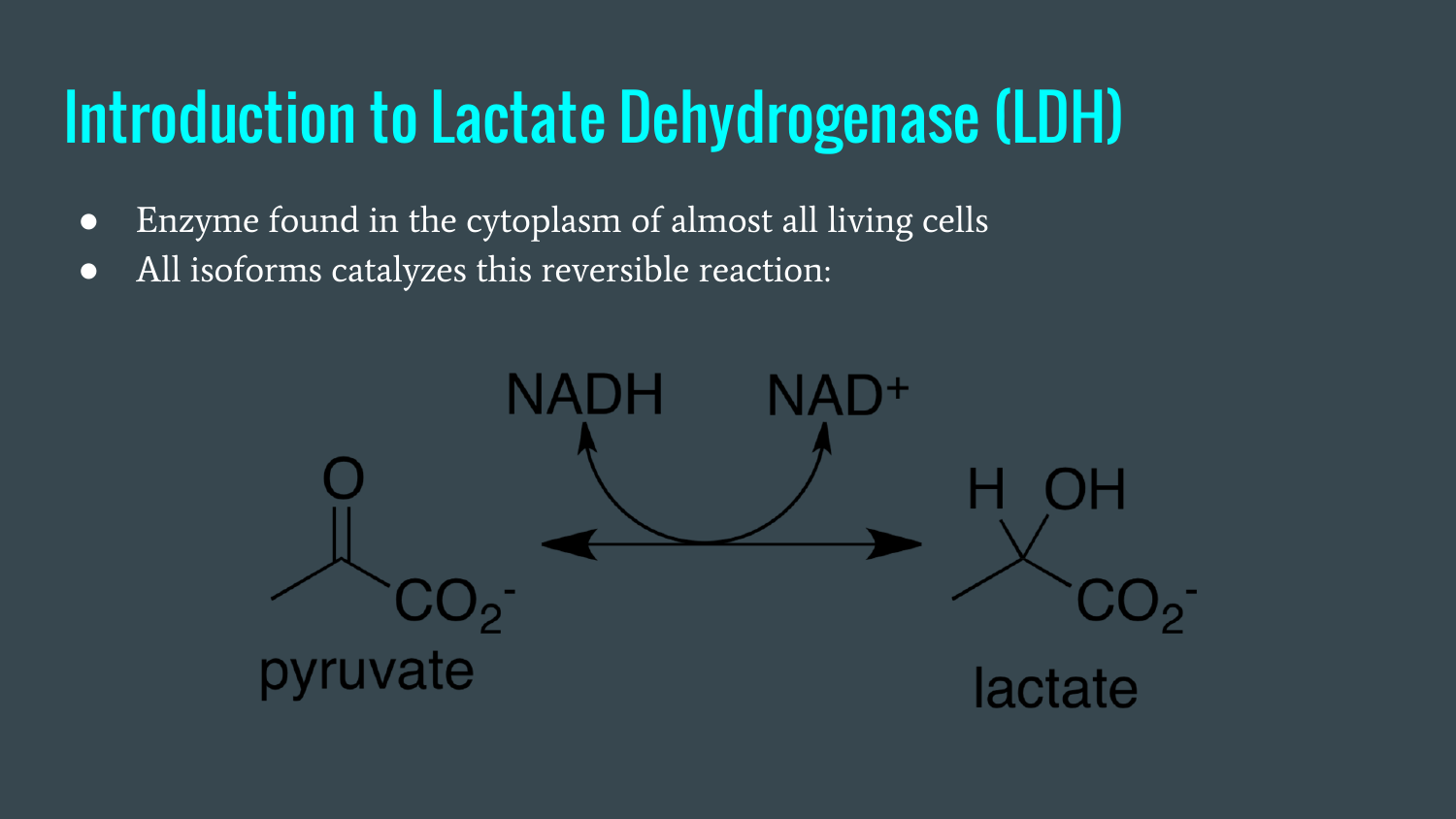### Summary of Materials and Methods

- Goal of the project was to purify LDH from a cow heart
- Techniques used to purify LDH:
	- Homogenization
	- Centrifugation
	- Ammonium Sulfate Precipitation
	- Gel-filtration Chromatography
- Colorimetric Assay to quantify total protein yields
- Techniques used to verify presence of LDH:
	- LDH Enzyme Activity Assay
	- Sodium Dodecyl Sulfate Polyacrylamide Gel Electrophoresis (SDS-PAGE)
	- Coomassie-stained Gel
	- Western Blot with anti-LDH antibody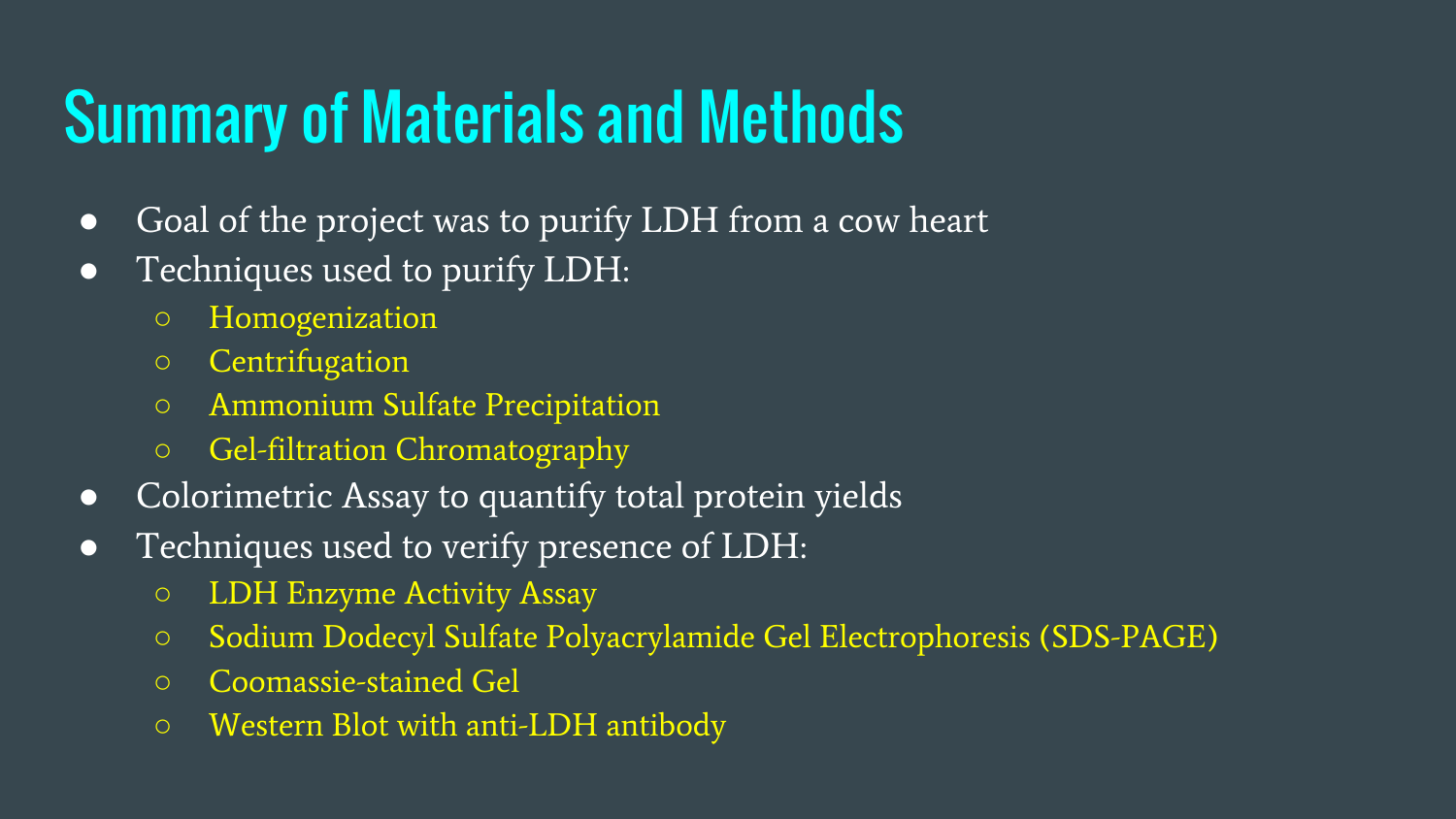#### Purification of LDH

● Homogenization, centrifugation, and ammonium sulfate precipitation ○ Creation of the pellet (B5), which is enriched in LDH



| Total volume of beef heart:                    | 35.0 mL   |
|------------------------------------------------|-----------|
| Volume of supernatant in 1st conical tube:     | $27.5$ mL |
| Amount of ammonium sulfate powder for 40% cut: | 6.10q     |
| Volume of supernatant in 2nd conical tube:     | $28.0$ mL |
| Amount of ammonium sulfate powder for 65% cut: | 4.48q     |
| Volume of supernatant in 3rd conical tube:     | 28.0 mL   |
| Volume of resuspended pellet:                  | $1.5$ mL  |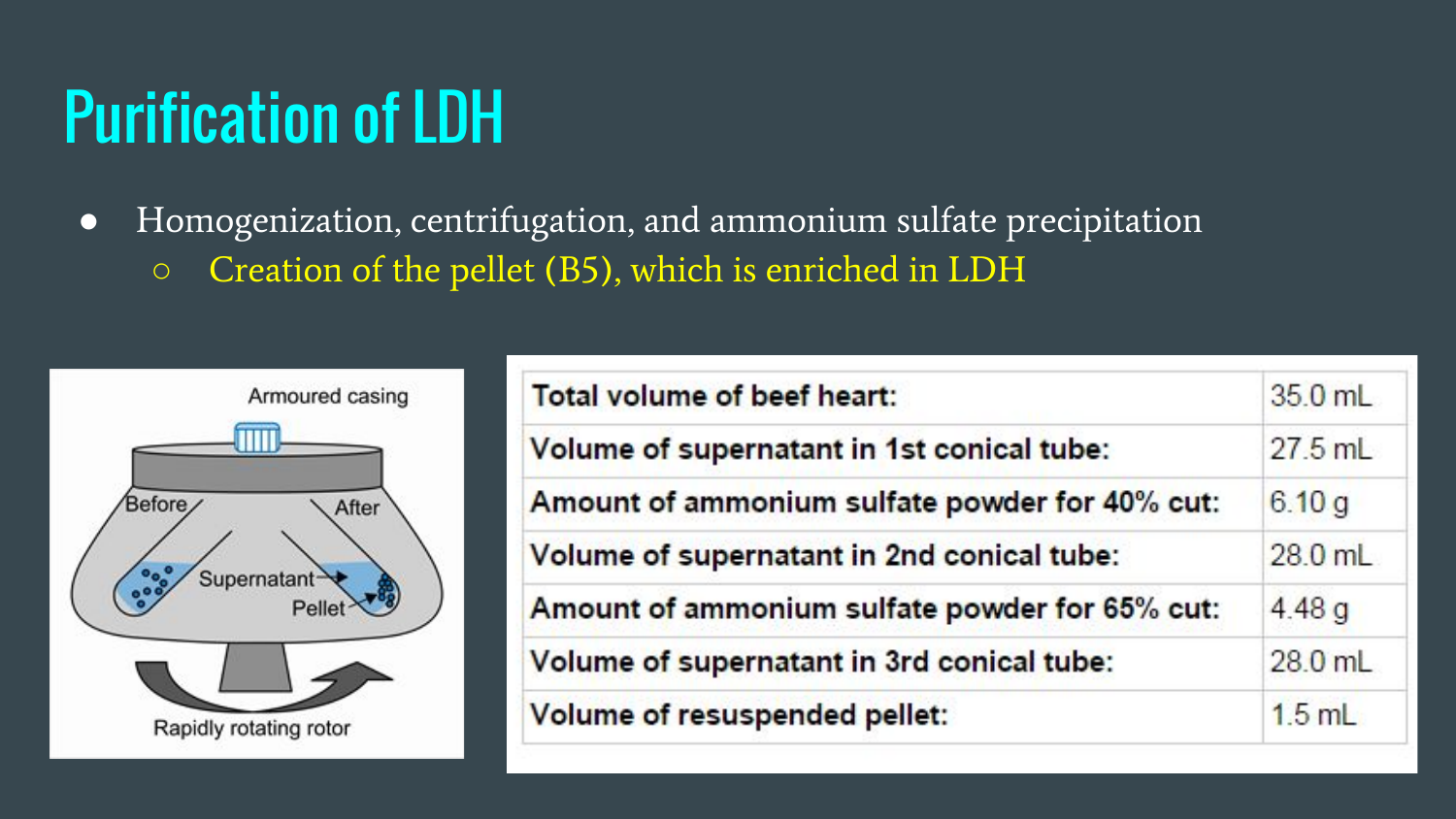#### Purification of LDH

- Gel Filtration Chromatography separate proteins by size
	- 16 fractions of the sample were collected

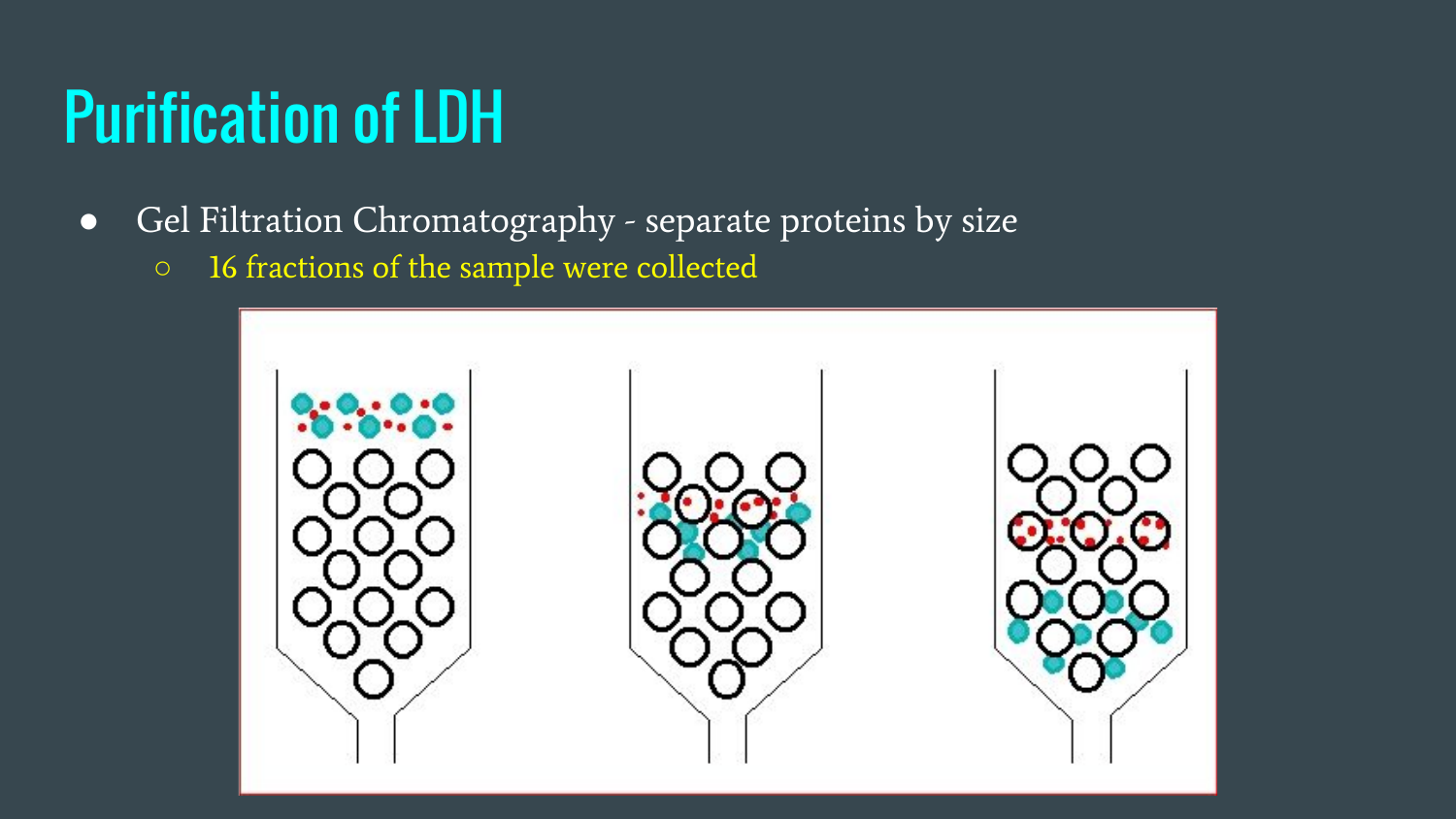#### Colorimetric Assay to Quantify Total Protein Yields

- Measured absorbance of varying volumes of a BSA protein standard (1  $\mu$ g/ $\mu$ L)
- Obtained best-fit line to determine the amount of protein in column fractions

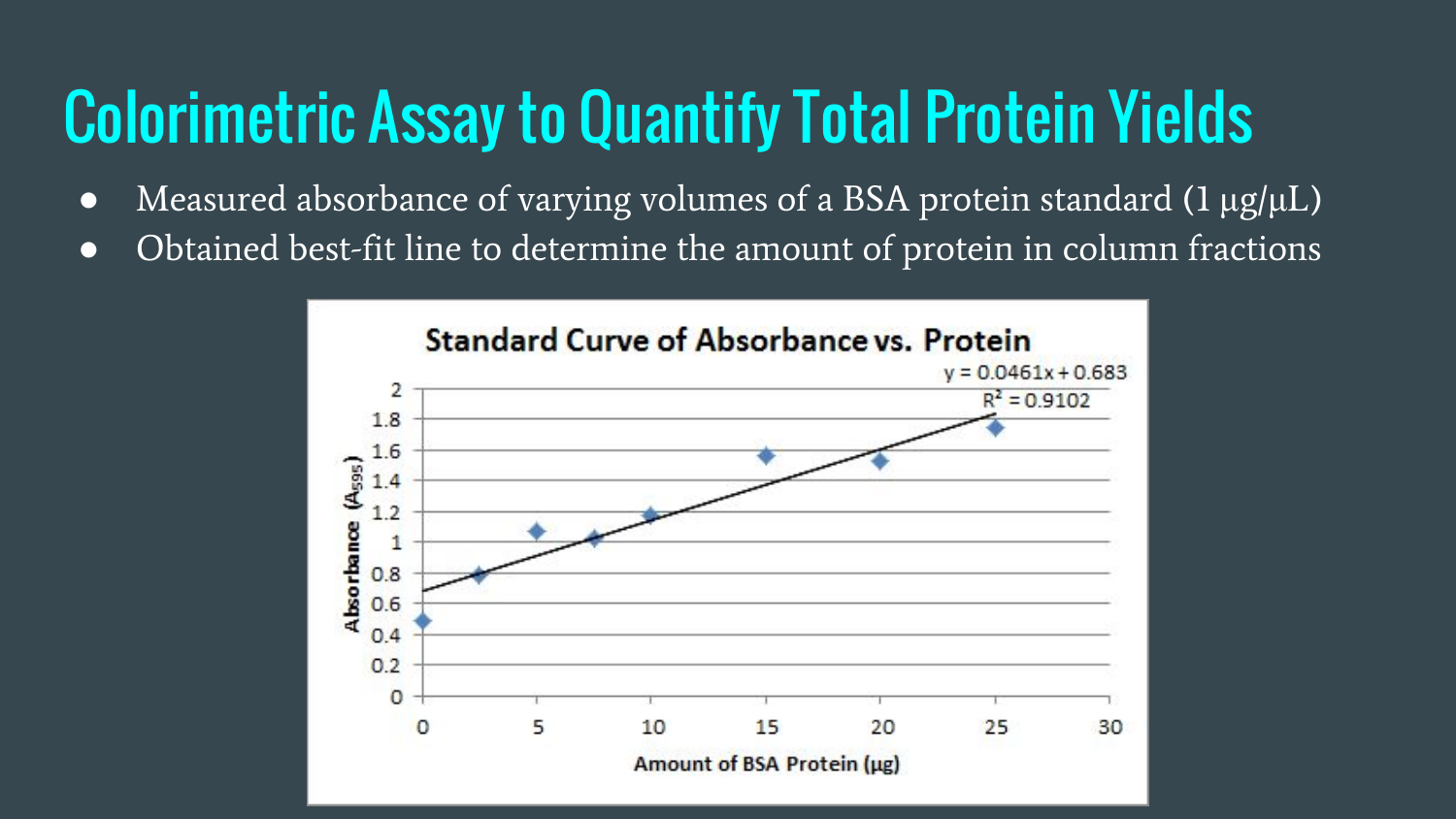### Colorimetric Assay to Quantify Protein Yields

- Used BSA standard curve to calculate the total protein concentration of the protein-containing fractions
- F1-F12 column fractions and B1-B3 and B5 centrifugation fractions contained protein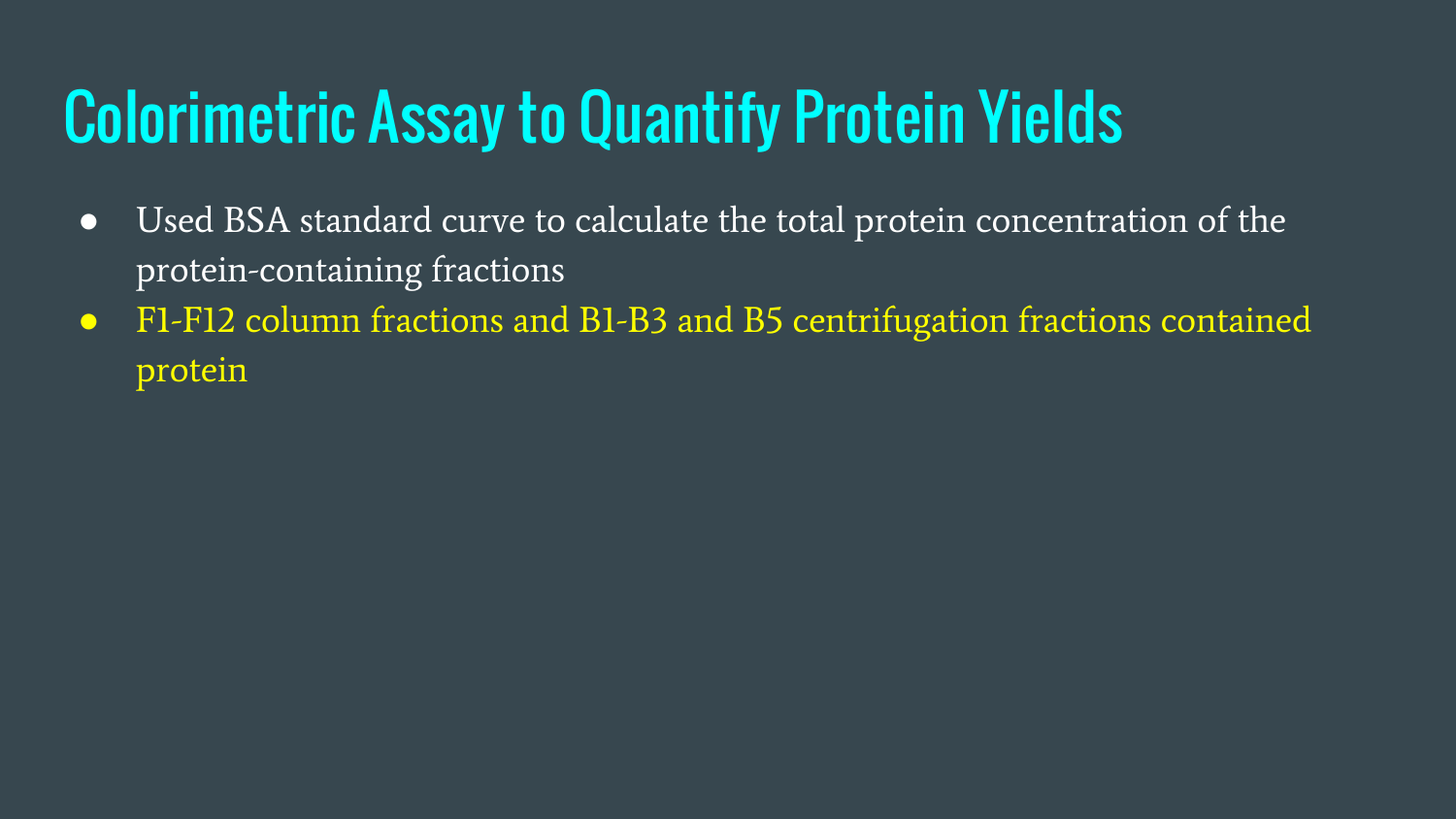| Fraction #     | Sample Volume (µL) | Average (A) | Protein (µg)     | Protein $(\mu g/\mu L)$ |
|----------------|--------------------|-------------|------------------|-------------------------|
| F1             | $\tau$             | 1.15        | $10.1\,$         | 1.44                    |
| F2             | $\boldsymbol{7}$   | 1.54        | 18.6             | 2.66                    |
| F <sub>3</sub> | $\overline{7}$     | 1.55        | 18.8             | 2.69                    |
| F4             | $\overline{7}$     | 1.72        | 22.5             | 3.21                    |
| F <sub>5</sub> | $\tau$             | 1.23        | 11.9             | 1.7                     |
| F <sub>6</sub> | $\boldsymbol{7}$   | 1.42        | 15.9             | 2.27                    |
| ${\rm F}7$     | $\boldsymbol{7}$   | 1.22        | 11.6             | 1.66                    |
| ${\rm F}8$     | $\tau$             | 0.936       | 5.49             | 0.784                   |
| F9             | $\boldsymbol{7}$   | 0.944       | 5.66             | 0.809                   |
| F10            | $\boldsymbol{7}$   | 0.75        | 1.45             | 0.207                   |
| F11            | $\boldsymbol{7}$   | 0.709       | 0.564            | 0.0806                  |
| F12            | $\tau$             | 0.733       | 1.08             | 0.154                   |
| F13            | $\boldsymbol{7}$   | 0.63        | $\boldsymbol{0}$ | $\boldsymbol{0}$        |
| F14            | $\boldsymbol{7}$   | 0.616       | $\boldsymbol{0}$ | $\boldsymbol{0}$        |
| F15            | $\tau$             | 0.606       | $\boldsymbol{0}$ | $\boldsymbol{0}$        |
| F16            | $\tau$             | 0.551       | $\boldsymbol{0}$ | $\boldsymbol{0}$        |
| B1             | $\sqrt{2}$         | 2.032       | 29.3             | 14.65                   |
| B2             | $\overline{2}$     | 1.74        | 22.9             | 11.45                   |
| B <sub>3</sub> | $\overline{2}$     | 1.32        | 13.8             | 6.9                     |
| B4             | $\sqrt{2}$         | 0.575       | $\boldsymbol{0}$ | $\boldsymbol{0}$        |
| B <sub>5</sub> | $\overline{2}$     | 1.77        | 23.6             | 11.8                    |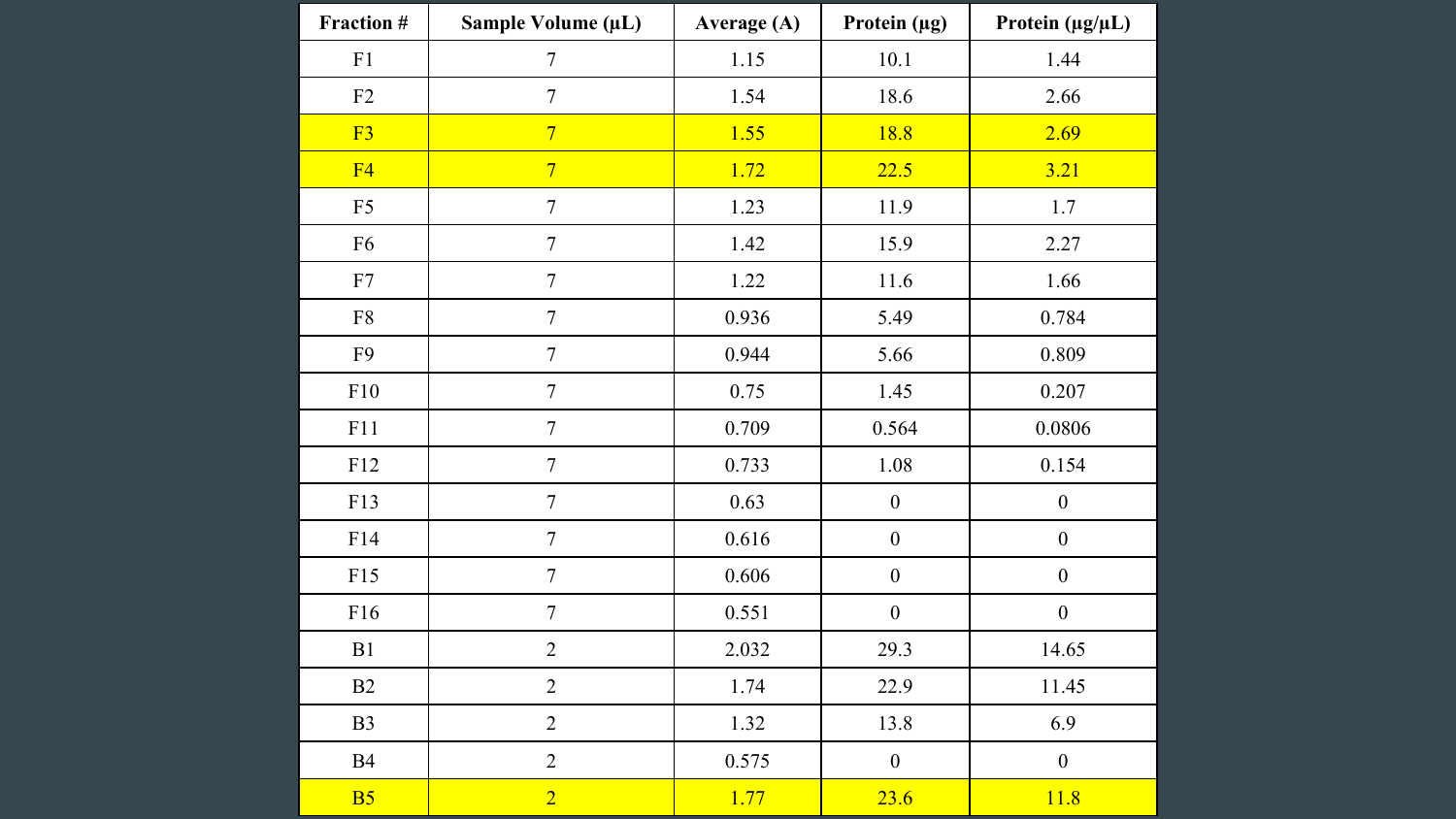#### Verification of LDH

- LDH Enzyme Activity Assay
- Measures the rate at which NAD<sup>+</sup> and lactate are converted to pyruvate and NADH
- Production of NADH monitored as increase in absorbance at 340 nm

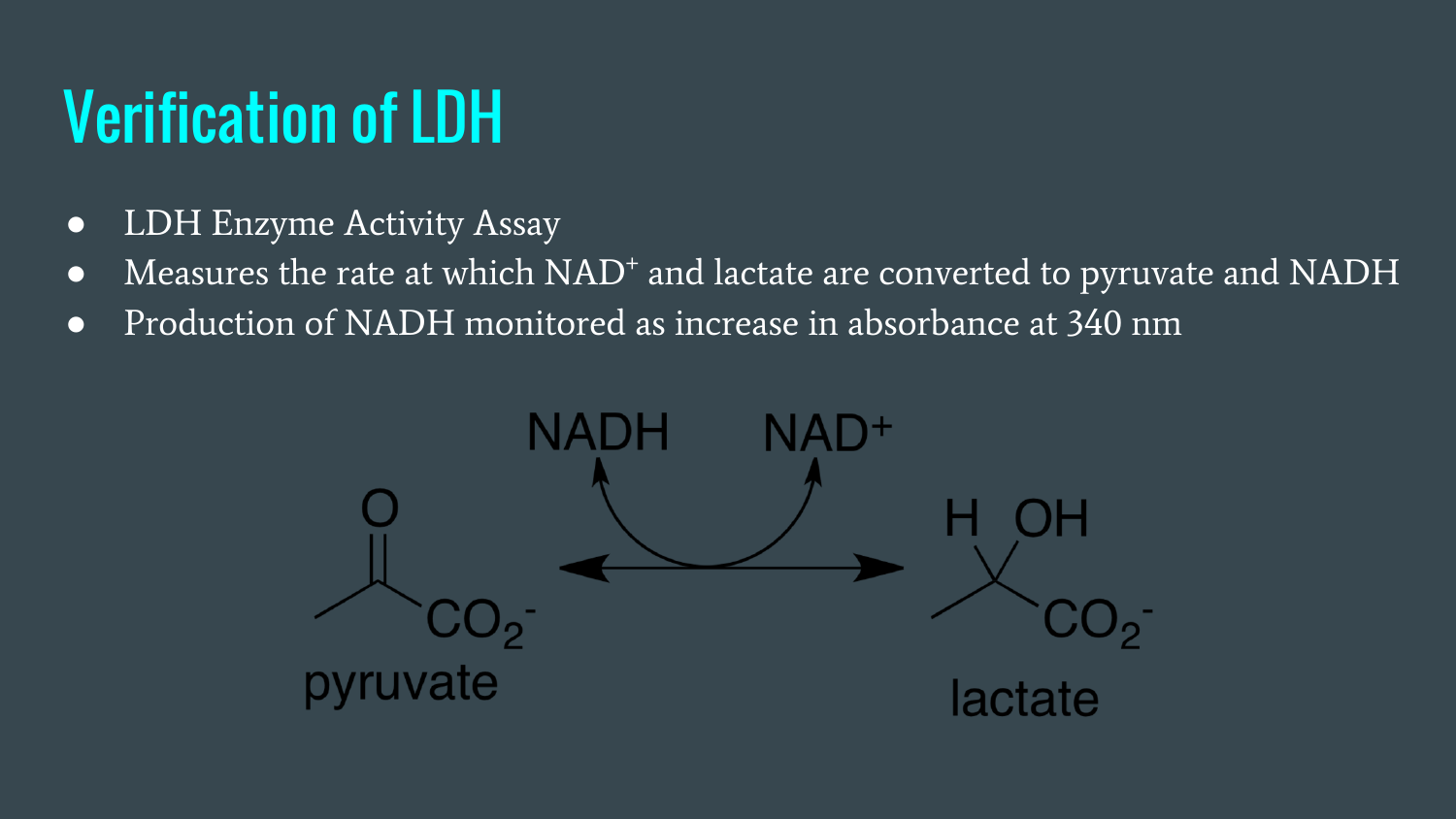#### Verification of LDH

- Assayed all protein-containing fractions
- F2-F6 column fractions and B1-B5 centrifugation fractions contained LDH
- Used the 2 column fractions with the highest rate of measured LDH activity (F3 and F4) and the centrifugation fraction B5 (pellet) for visualization by SDS-PAGE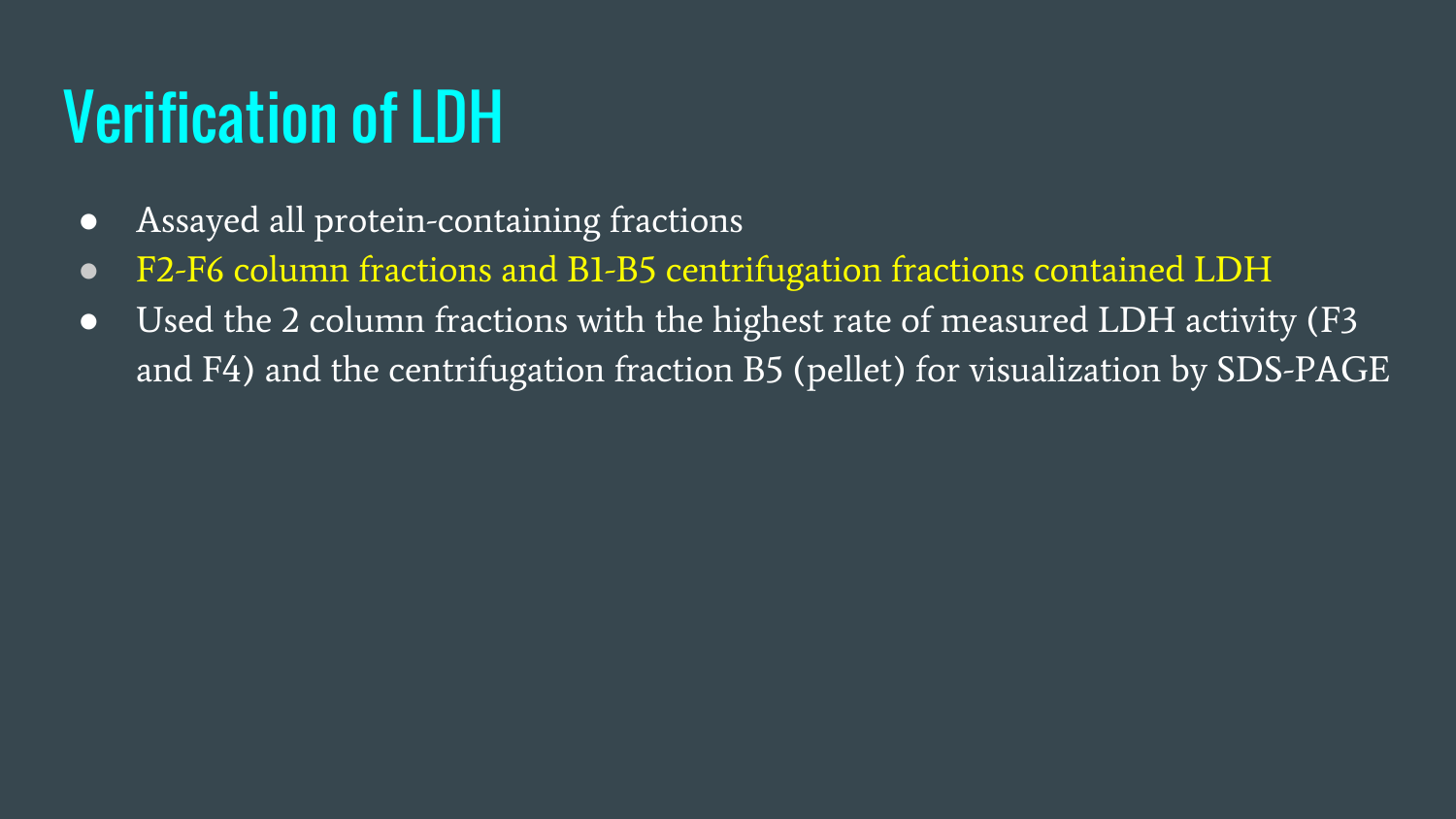| <b>Fraction</b>     | $\Delta$ Abs/ $\Delta$ min. | <b>Relative Activity (Units/mL)</b> |
|---------------------|-----------------------------|-------------------------------------|
| F1                  | $\boldsymbol{0}$            | $\boldsymbol{0}$                    |
| F2                  | 0.002                       | 0.096                               |
| F <sub>3</sub>      | 0.093                       | 0.748                               |
| F <sub>4</sub>      | 0.053                       | 2.556                               |
| F <sub>5</sub>      | 0.045                       | 2.170                               |
| F <sub>6</sub>      | 0.016                       | 0.772                               |
| F7                  | $\boldsymbol{0}$            | $\boldsymbol{0}$                    |
| F8                  | $\boldsymbol{0}$            | $\overline{0}$                      |
| F <sub>9</sub>      | $\overline{0}$              | $\overline{0}$                      |
| F10                 | $\boldsymbol{0}$            | $\boldsymbol{0}$                    |
| F11                 | $\overline{0}$              | $\overline{0}$                      |
| F12                 | $\boldsymbol{0}$            | $\boldsymbol{0}$                    |
| B1-Crude            | 0.107                       | 10.322                              |
| B2-Sup1             | 0.153                       | 7.379                               |
| <b>B3-40 Sup</b>    | 0.151                       | 7.283                               |
| <b>B4-65</b> Sup    | 0.027                       | 1.860                               |
| <b>B5-65 Pellet</b> | 0.244                       | 16.812                              |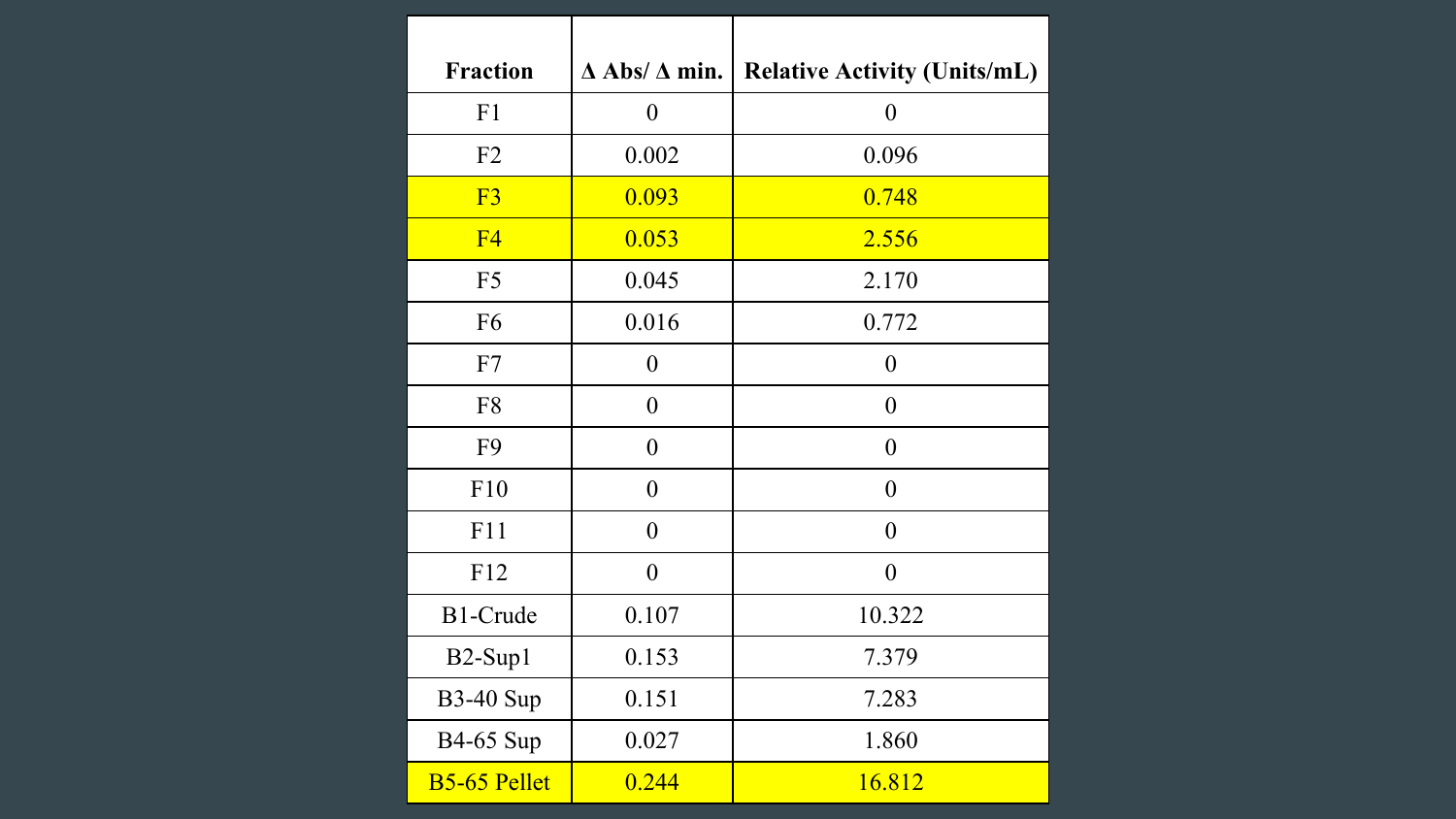#### SDS-PAGE (Sodium Dodecyl Sulfate-Polyacrylamide Gel Electrophoresis)

- SDS eliminates differences in protein shape and native charge
	- All proteins migrate based on chain length/molecular weight
- $\bullet$  Gel was cut in half:
	- One half stained with Coomassie Blue stain to detect presence of total proteins
	- One half transferred to a membrane via Western blotting

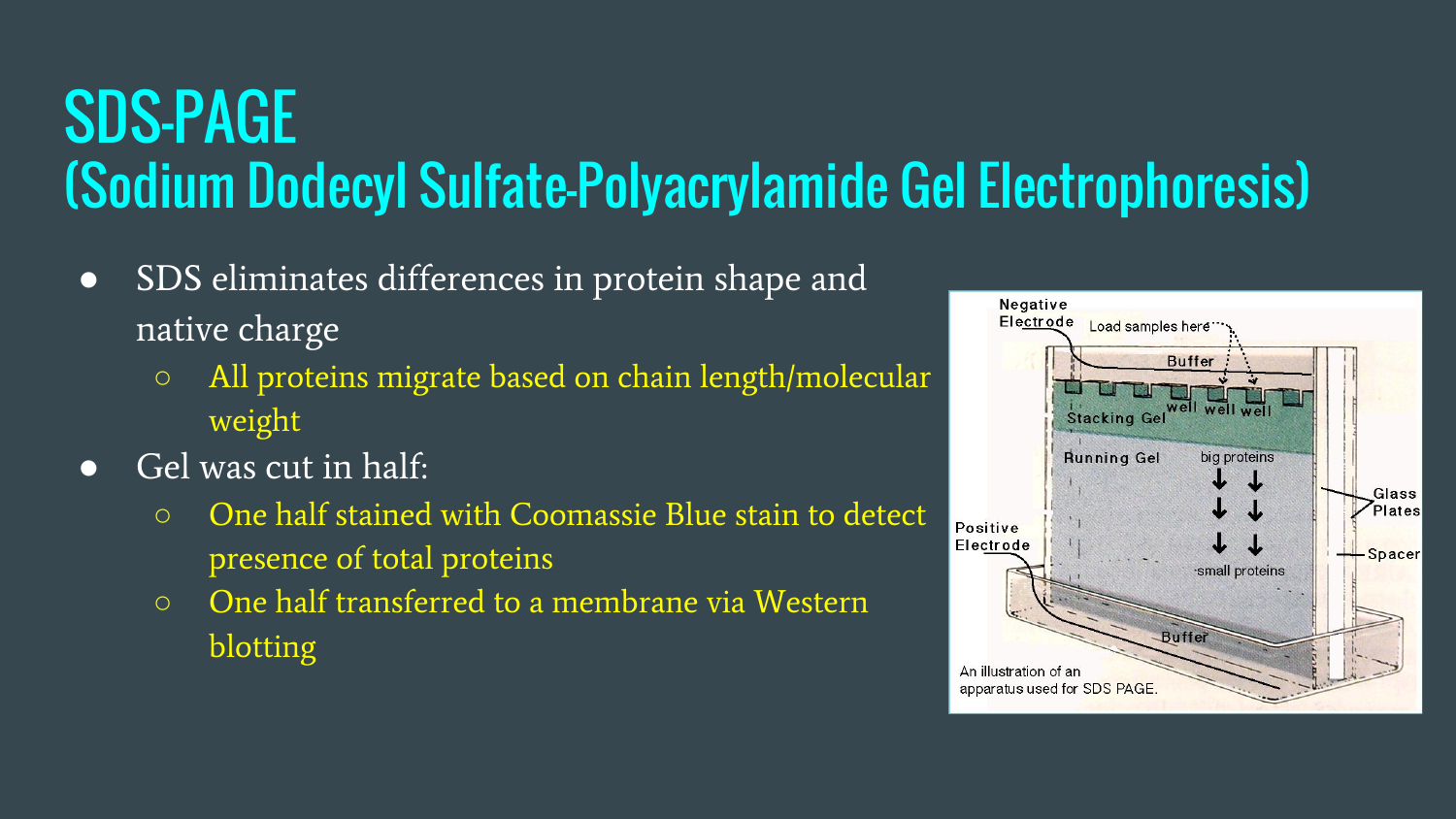#### Coomassie Blue Stain of SDS-PAGE Gel

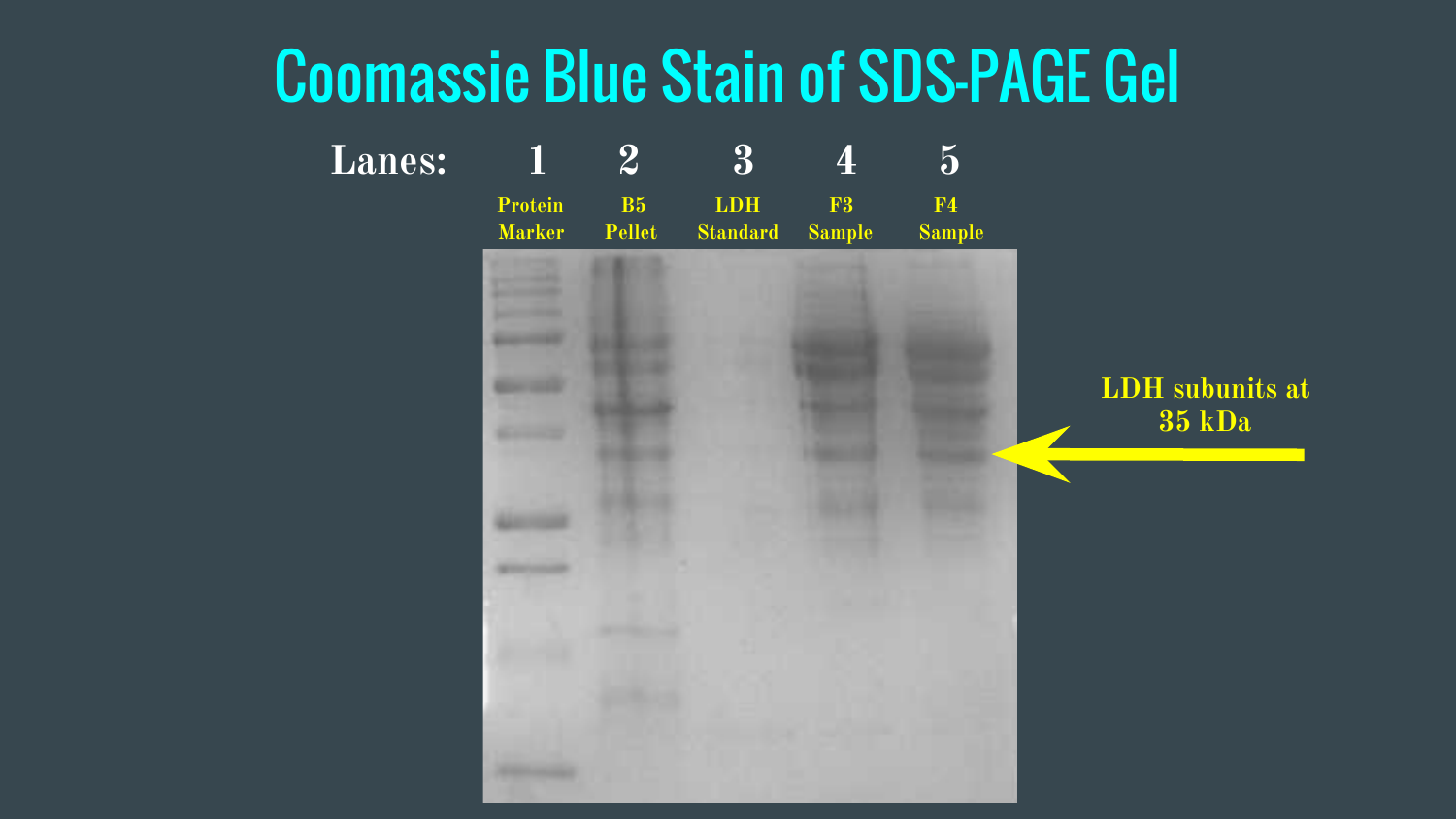#### Western Blot developed with anti-LDH antibody

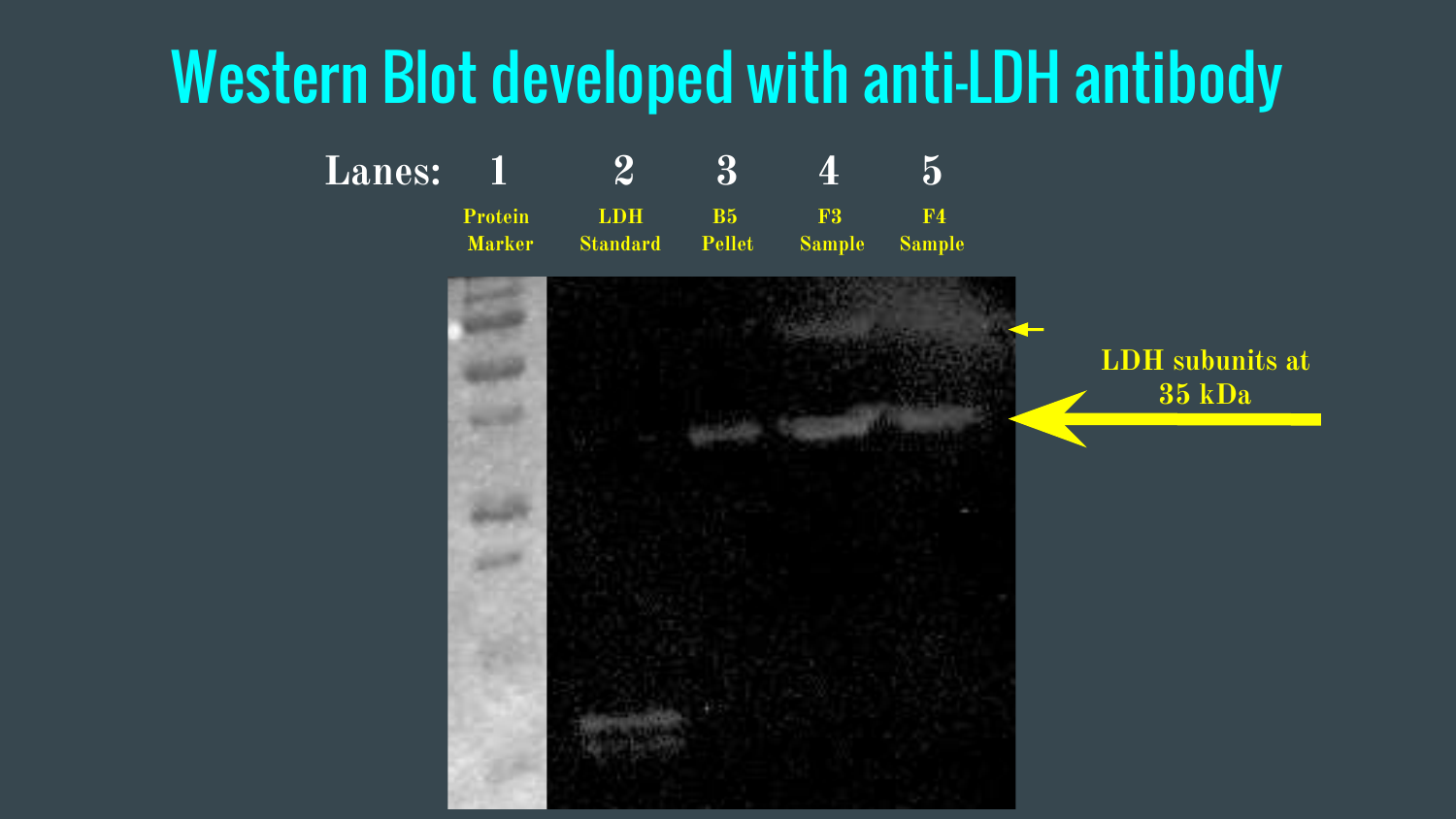### **Conclusion**

- Goal of the project was to purify LDH from a cow heart
- LDH was successfully purified from a cow heart
	- Samples F3-F5 contained LDH
	- Purification can be improved
- Ideal for undergraduate academic setting:
	- Learn valuable laboratory techniques
	- Collect, analyze, and critique results
	- Practice responsibility and critical thinking